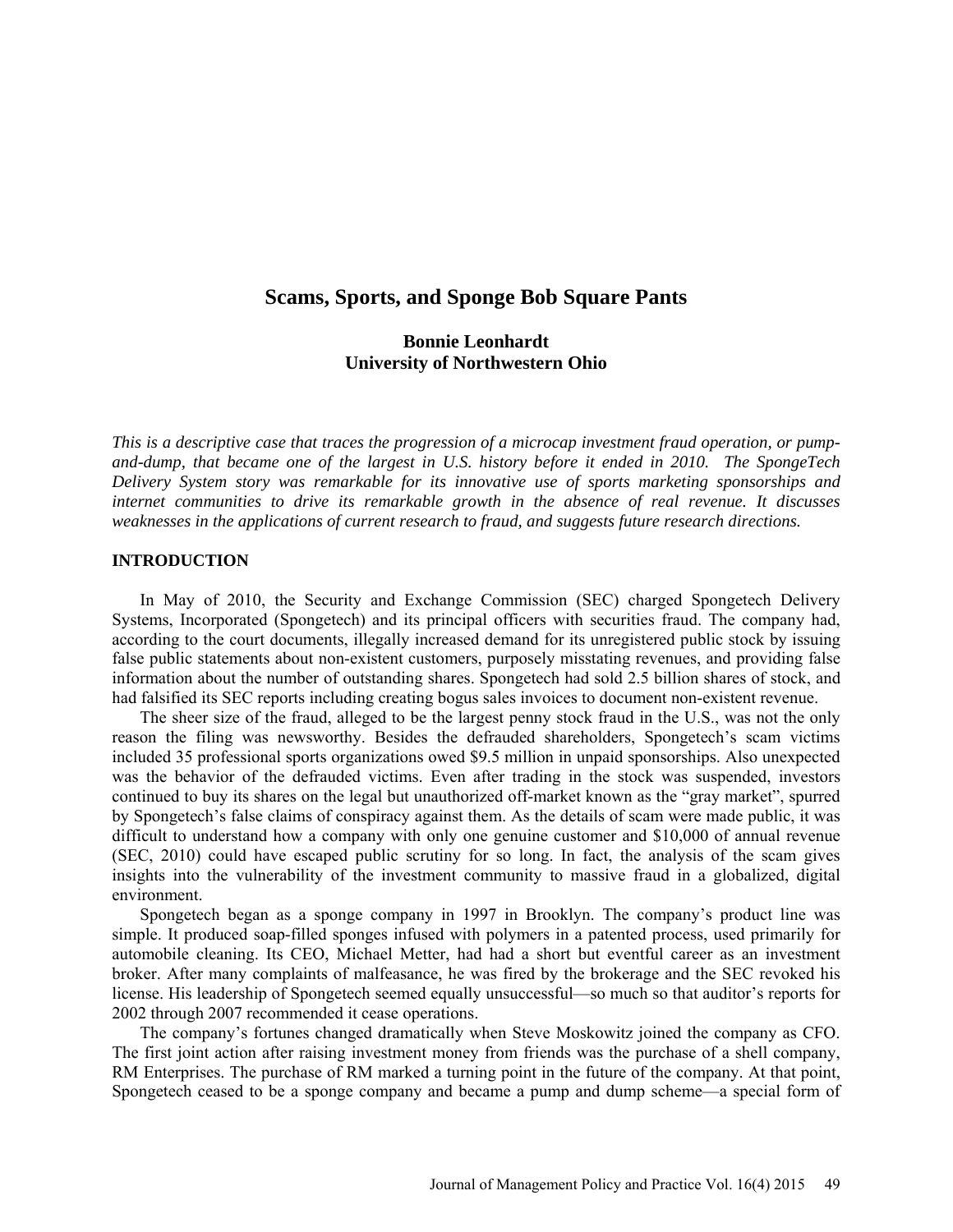investment fraud taking advantage of buyers of microcap or "penny" stocks. According to the SEC (2010), the sponges were never the source of the company's revenues. The purchase of a company like RM to allow the fraudulent issuing of stock is a common practice in setting up a pump and dump according to investor warnings on the SEC website. The company was now poised to begin its rapid rise to success, but Metter and Moskowitz had plans for some new twists for their classic investment fraud. By capitalizing on the low information requirements for microcap companies, skillful marketing to link Spongetech to well-established and credible corporations, and careful timing of false messages to an online community of investors, Spongetech built a public image of a rapidly-growing business and maintained it long enough to sell over a billion shares of stock. Conventional wisdom failed to prevent the fraud.

#### **Penny Stock Fraud Is a Rich Arena for Scammers**

Penny stocks, or micro caps, are stocks trading for less than \$5 a share that are sold over the counter. Pink sheet stocks are stocks too small to be required to register with the SEC, and so information about the assets, number of shares outstanding, and number of shareholders is not publicly available. Because these companies are inconsequential to industry analysts, there is little public scrutiny of these companies, making them perfect vehicles for the unscrupulous stock manipulator. Another reason for not focusing on penny stock fraud is the assumption that unlike other forms of fraud, penny stock investors choose to enter into a risky investment in hope of gain. However, with the advent of mass e-mails, and targeted advertising on search engines, the pool of potential investors has now been opened to many more naïve and inexperienced than the former penny stock speculators (SEC Microcaps).

## *The Pump and Dump Provides a Unique Online Opportunity for Fraud*

Although the means of achieving the illicit gains through fraud have changed somewhat over the years, the basic premise has remained the same. The "pump" occurs when the price of stock controlled by a small group of insiders is sold to outsiders and driven high above its actual value by promotional activities. Traditionally, pump and dumps employed aggressive brokers operating in boiler rooms making phone calls to vulnerable clients unschooled in stock valuation. Spongetech did employ heavilycompensated brokers to sell its shares, but modern pump and dumps have added Internet appeals to their persuasive toolbox. Operating internationally, Spongetech's pump amounted to the sale of 2.5 billion shares of stock (SEC, 2010), although shareholders were only told of 1 million of them. The discrepancy can occur when stock is sold to brokers in other countries, who sell it back to investors in the United States. The effect of stock splits, stock repurchases, and acquisitions and mergers can also obscure the actual number of shares even for the sophisticated investor.

#### **Sports Promotions Provide Credibility**

Moskowitz, who handled the company's marketing, was employing a variety of techniques to build a company image to support the overseas stock sales. In late 2008, he added infomercials promoting a new product line called Uncle Norman's pet sponge. The sponge looked just like the standard auto product, but was supposed to contain a flea-repellant soap for convenient bathing of pets. The infomercials featured donated sponges being used to bathe homeless pets in high-income markets (The Balancing Act, 2008). The new product did not add much to sales in reality, but did add to the reputation of the company now calling itself "America's cleaning company." Press releases promised new product technologies on the horizon for the company now called Spongetech Delivery Systems.

The overseas sales were bringing in money, so Moskowitz moved forward with a new, creative plan to establish the firm's credibility. The New York Mets were moving into a new stadium, and Moskowitz approached them with an offer to rent a luxury suite for \$250,000 a year, and signed a three-year contract for a large sign positioned ideally for television viewing and other advertising rights for \$1 million a year. Perhaps the need to rent the new suites and lock in long-term advertisers during a recession made Mets management more willing to contract with an unknown company.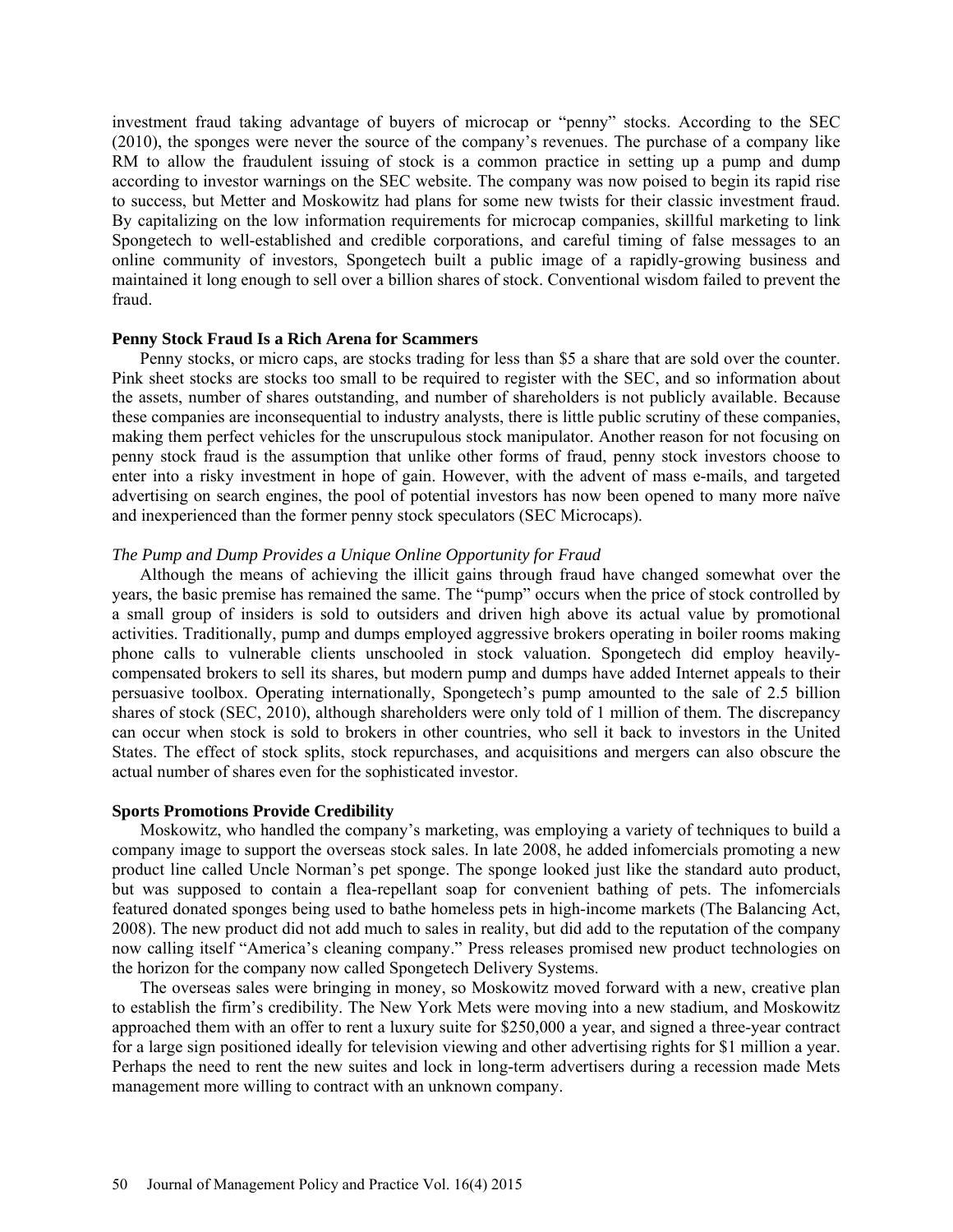Spongetech paid the Mets bills promptly using the investment money flowing in from European boiler rooms. Timely payment was important to establish the company's creditworthiness. It created positive credit checks from Madison Square Garden and other sports organizations as Spongetech expanded its sports promotions to other cities. At Madison Square Garden, Spongetech advertised on the Rangers' Zamboni (Elstein, 2012). Tennis advertising proved especially helpful. During the semifinals of the women's singles at the U.S. Open in 2009, Spongetech got an unexpected bonus. Serena Williams' abusive rant was broadcast worldwide. As her alleged foot fault was rerun many times in slow motion, the backdrop for the scene was the simple white lettering on blue of the corporate sponsors rimming the courts: Olympus, American Express, and in the middle, Spongetech. The company could never have afforded such exposure. If viewers thought it odd that a small, upstart company selling soap-filled sponges was featured center court, then they hadn't been watching much sports lately. The complete list of sports organizations left with debt after the "dump" and the company's bankruptcy was published in Sports Business Daily. It reported that \$ 9.5 million in unpaid sponsorships and advertising were identified in bankruptcy documents.

|                               | <b>AMOUNT</b> | <b>CREDITOR</b>                 | <b>AMOUNT</b> |
|-------------------------------|---------------|---------------------------------|---------------|
| <b>CREDITOR</b>               | <b>OWED</b>   |                                 | <b>OWED</b>   |
| Citi Field (Mets)             | \$2,616,500   | Red Sox                         | \$78,125      |
| <b>Buccaneers</b>             | \$2,537,600   | <b>Bassmaster</b>               | \$75,000      |
| D'Backs                       | \$552,557     | <b>Blackhawks</b>               | \$73,251      |
| Madison Square Garden         | \$511,700     | Sun Life Stadium                | \$60,000      |
| <b>ANC Sports Enterprises</b> | \$327,972     | Dolphins                        | \$60,000      |
| Giants (NFL)                  | \$360,000     | Levy Restaurants /              | \$50,000      |
|                               |               | <b>Billy Jean Tennis Center</b> |               |
| <b>WFAN-AM</b>                | \$322,748     | AT&T Park (MLB Giants)          | \$47,500      |
| Bears                         | \$260,000     | Rockies                         | \$43,750      |
| <b>Bobcats</b>                | \$195,000     | <b>WCBS Radio</b>               | \$43,484      |
| SportsNet N.Y.                | \$175,000     | <b>Entercom Boston</b>          | \$38,802      |

**TABLE 1 SPONGETECH DEBT TO SPORTS ORGANIZATIONS**

*Sports Business Daily, August 7, 2012*

### *Why Sports Got Scammed*

The use of sports sponsorships was new as a promotional tool of scammers. A luxury suite could be understood as an indulgence of an executive of a troubled business, but carefully placed advertising in sports venues across the country was clearly strategic. It was hard to understand how so many professional sports organizations could be duped. A few contributing factors can be identified. First, the move to Citi Field led Mets management to welcome a new, albeit little-known advertiser, especially when the rental of a luxury suite sweetened the deal. The timely payments to the Mets reassured Madison Square Garden that Spongetech could be trusted. The economic recession and the loss of several key advertisers may have influenced the decision. Moskowitz bragged to an employee that he had negotiated a 67% discount, a claim that Madison Square Garden later denied (Elstein, 2012). Apparently the sports organizations never checked with the SEC or they would have seen that by 2009 there were seven letters on file demanding that Spongetech provide more information on their financial statements.

#### *Sponge Bob Offers a Sestimonial*

Madison Square Garden was also influenced by an unlikely associate of Spongetech, Nickelodeon's popular animated character, Sponge Bob Square Pants, "the world's most lovable sponge." Spongetech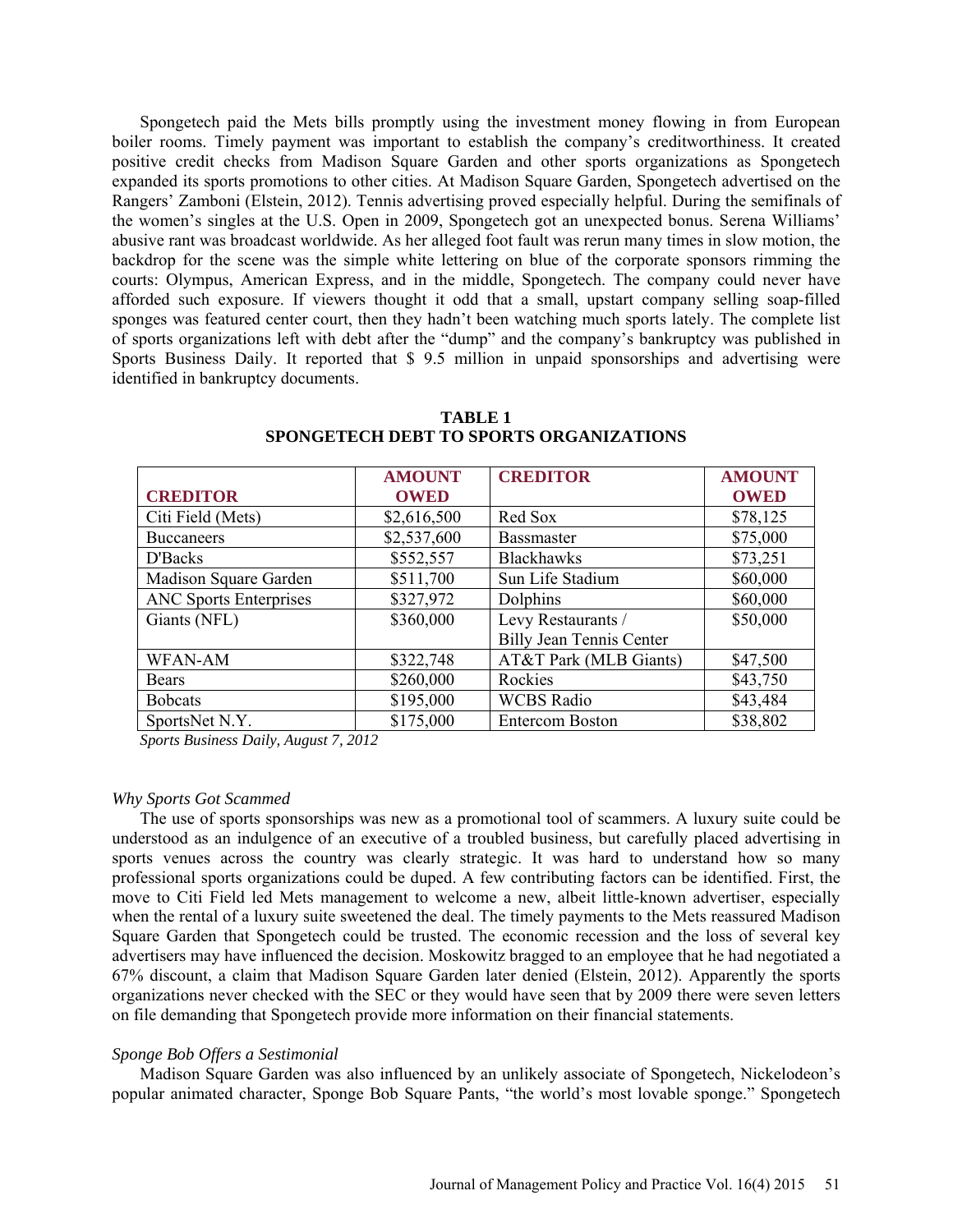had obtained the license to produce Sponge Bob sponges. Viacom, the parent company, was celebrating the tenth anniversary of the popular animated television series about the sponge who lives under the sea and was preparing for the release in 2010 of the first full-length Sponge Bob movie. Investors and business groups like Madison Square Garden assumed that the license for Sponge Bob sponges had been competitive and carefully vetted, thereby lending credibility to Spongetech. They also overestimated the impact of the sponge license on future earnings. In fact, few people realized that besides being a successful television property, Sponge Bob was a licensing machine, generating an estimated \$8 billion in merchandise tie-ins for its parent Viacom (2014). Licenses for Sponge Bob merchandise were plentiful. Viacom, like the sports organizations, was left with unpaid royalties after Spongetech's collapse.

Besides the pressure of the recession, and the misunderstanding of the potential of the Sponge Bob license, there was one more reason that sports organizations were scammed. An executive, reflecting after the collapse, observed that they were not accustomed to dealing with companies like Spongetech. The point is significant. When contracting with familiar brands like American Express, or Canon, advertisers saw little reason for due diligence. By categorizing Spongetech as a corporation like their usual sponsors, they not only lost money, but they participated unwittingly in a campaign that convinced their fans that Spongetech was trustworthy and successful.

#### *Sports Promotion Helps the Pump*

According to research, sports sponsorship is not expected to have lasting effects on fan attitudes (Pracejus, 2004). Companies selling real products have to satisfy consumer needs to maintain customer loyalty, although initial sponsorship may give them an initial boost. However, consider that spurious companies like Spongetech are not seeking long-term customer relationships. For a pump and dump, an initial rapid increase in stock price yields great benefits. The association of the unknown company with the fans' favorite team cloaked it in respectability. Spongetech listed only its website on its sports ads, leading interested viewers to the investment opportunity. Few fans had ever seen a Spongetech product, but the association of the company with the team suggested it was as legitimate as the other established sponsors. After the company's stock had dropped to less than a penny, one investor posted to an investment website that it must still be a good company because he still saw the advertising in the Mets' stadium.

When sports organizations failed to recognize the difference between the usual corporate sponsors and Spongetech and did not perform due diligence, they unwittingly introduced the company to the world as a corporation on a par with Canon, Olympus, and other well-known and respected companies. This allowed Spongetech to parlay a few months of payments into a very effective advertising campaign that lasted long enough for the company to achieve its goal.

#### **Internet Communities Maintain Victim Delusions**

Victims of many frauds are isolated. What was unique about many of the defrauded investors in the Spongetech case was that they were part of Internet communities through the investment newsletter sites or bulletin boards that maintained threads for Spongetech,

#### *The Role of Touters*

Stock promoting companies often describe their companies as investment newsletters, although their income is derived from payments by companies or third parties to promote or hype a particular stock for a particular time period. Little is known about this industry because many promoters operate under multiple names. One recent study estimated that fifty companies operate in the United States, and that the average promotional fee paid per stock promotion is \$50,000 (Leach, 2010). Promotion companies are legal and are required by the SEC to include a disclaimer in each promotional e-mail, message, or mailing that discloses the payment received and whether the analyst owns the stock. These disclaimers are usually in fine print at the end of the message. Because most web page readers do not scroll through the entire page, information at the bottom of the page is less likely to be read.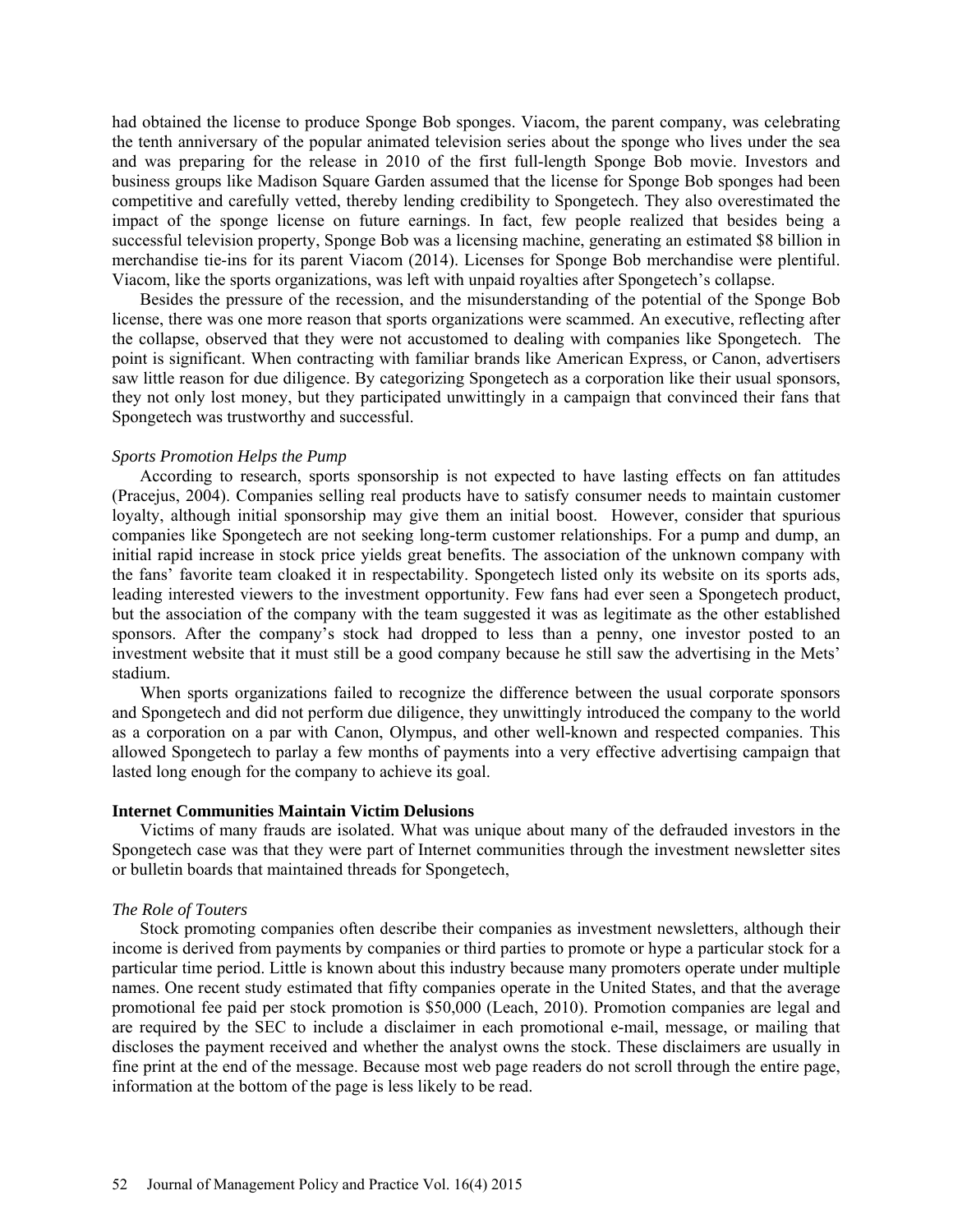One such site offered a headline in large font "Spongetech Poised to Surge." Later in the newsletter the reasons for the surge were described in detail along with a false start date for Spongetech. The message concluded with a complicated general disclaimer at the bottom of the day's messages ending with "OTCPicks.com has been compensated eight thousand five hundred dollars by the company for SPNG advertising and promotion" (OTCPicks, 2011). Using the stock symbol instead of the company name and spelling out the payment instead of using numbers drew even less reader attention to the bottom of the webpage, reducing the likelihood that the reader would read through the entire disclaimer.

Many times the descriptions in the messages themselves contradict the disclaimer; for example, the analyst may take credit for discovering a stock ready to dramatically increase. Most promoters offer reasons for the stock's likely increase. Reasons given may include chart analysis, or more often, rumors of new products, patents, or partnerships that would increase profits. Because touters are hired to promote on certain dates, company officials may combine press releases to coincide with the tout to heighten the effect. Leach found that touters enlisted other touters to promote the stock as well, to create bandwagon effects. Touters planned promotions to arrive in e-mailboxes after the closing of the trading day, or just before the opening of the next trading day so that the effect of the promotion was concentrated and magnified volume.

Undercapitalized but legitimate businesses may employ touters to raise needed funds for business operation, but touters are a necessity for pump and dumps. The SEC documented some of Spongetech's transactions with its stock promoters. Spongetech combined touting with skillful promotional methods to amplify the demand for its stock.

#### *Investment Communities of Interest*

Investment message boards also promoted Spongetech stock. Forum threads devoted to Spongetech exchanged news, rumors, and offered advice. Since anyone could post anonymously, paid touters often joined forums and posted messages to drive up prices without having to disclose their financial compensation (Leach, 2010). Most forums became communities of interest, and frequent posters became influential in steering group opinions.

Corporate pages on Facebook and similar social media sites are viewed as valuable interaction between consumers and company. Instead of companies advertising "one too many" in the traditional way, social sites allow communication "many to many" (Botha & Mills, 2014). For companies anxious to build customer loyalty, feedback on such websites is valuable information, allowing them to improve products or services to better satisfy customers' needs. Not surprisingly, research suggests that social media provides important benefits to consumers as well.

This many-to-many communication did not benefit the participants in the Spongetech investment forums. False rumors and favorable interpretations were repeated and amplified. Reframing of bad news took place, as well, often led by paid promoters posting anonymously without disclosing their financial connection. When the SEC added the E to the Spongetech ticker symbol as a warning to investors of the company's financial non-compliance, two frequent investment community participants published a report explaining why Spongetech was still a valuable investment. Because it was difficult for community members to evaluate the expertise of other posters, much misinformation was circulated and repeated. Rather than openly discuss the critical news about Spongetech, many community members responded by purchasing more shares on the gray market (SEC, 2010).

#### *The Rise of the Spongetech Cybercult*

In the 1970s, the proliferation of religious cults led to an interest in the psychology of what has been termed the charismatic group. Some of these groups created fear and inspired a new industry of cultdeprogramming, as concerned family members sought to win back their estranged loved ones. However, other groups operated without coercion and seemed to have positive effects on group members. Alcoholics Anonymous is among the best-known of these charismatic groups.

Marc Galenter (1999) studied charismatic groups for 15 years, to understand the psychology behind the powerful influences such groups exerted on group members. Some contemporary financial fraud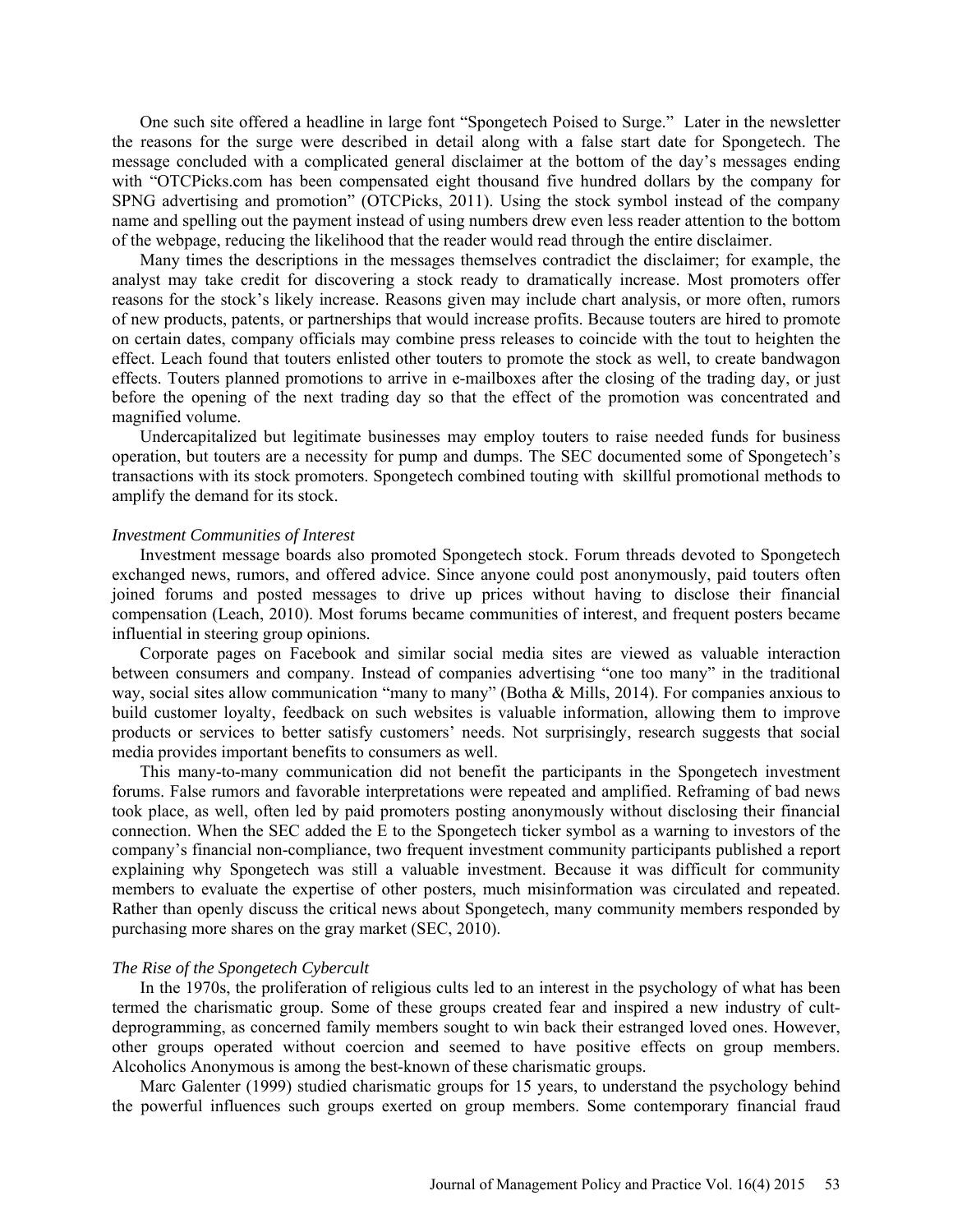depends on similar face-to-face group interactions, for example, the naïve recruiters in pyramid schemes. However, Galenter's work also has relevance when applied to online groups like the Spongetech investment communities.

Charismatic groups, Galenter posited, are systems of strong shared beliefs that include close-knit communication systems where dissenting views are suppressed and interpretations of events are offered that promote social conformity. Strong members of the group encourage commitment, and take actions to preserve the group. The strong cohesiveness, defined as "the result of all the forces acting on members to keep them engaged in the group" (p.74). leads individual members to deny reality or rationalize inconsistent information to maintain the group's common view of events. Social influence beyond the group add to the impact. Galenter found that group members were influenced by the perceived presence of outside supporters that made the group views seem like well-accepted positions. Likewise, the imagined presence of outside opponents could create a stronger bond among group members. In this way, social influences extended beyond the group itself. Galenter used the term "pseudo-community" to describe this phenomenon of both positive and negative imagined outsiders. In this way, he built on the research of psychologist N.A. Cameron in his 1943 research (The paranoid pseudo-community*, American Journal of Sociology,* 49:32).

The shared goal of gaining wealth through the dramatic rise of an unknown penny stock gave the Spongetech groups a common focus. Unlike the Spongetech forums, most investment forums devoted to a single company remain open to outside influences and critically consider information. What made the Spongetech groups different was the active manipulation of the conversation by company officers and their paid touters, and possibly the inclusion of less-experienced investors in the forum discussions. The Spongetech persona as "America's cleaning company" was appealing to many novice investors who associated it with Uncle Norman's pet sponge, American sports, and Sponge Bob Square Pants. The investment groups were provided with video clips where business analysts predicted dramatic stock increases, not knowing that the stations sponsoring the analysis were owned by Spongetech executives. Frequent posters to the forum, some of them paid touters, offered explanations for any adverse information making the news. The result was a "distorted consensus" that made the Spongetech investors unreceptive to strong evidence that the company was not what it seemed to be.

The biggest challenge to them was the publication of an investigative series in the Washington Post. In early September, 2009, when Serena Williams was berating the line judge in front of the Spongetech ad, Kaja Whitehouse of the New York Post was quietly investigating Spongetech's surprising 900% revenue increase. While other business analysts were congratulating Michael Metter on his success, Whitehouse was looking into the industry and Spongetech's client list. She started with Greg Popovsky, CEO of Spongeables, LLC, who called Spongetech's \$40 million revenue projection impossible. Total industry sales, he said, were in the \$5 million to \$10 million range (Whitehouse, Sept. 17, 2009).

She found that while Popovsky's company had contracts with CVS, WalMart, and Rite Aid, Sponge Tech listed only one customer whose name she recognized—Walgreen's. Other customers included New Age Media, said to be "based in Europe", SA Trading in Caracas Venezuela, US Asia Trading, Dubai Export Import Company, and Fesco Sales Corporation. Whitehouse was unable to verify any address or phone number for the companies, and found that two of three company websites had been created on the same day two weeks before. Follow ups with the Dubai Chamber of Commerce, which regulated all trade, and with office building managers where corporate headquarters were allegedly situated found no record of any such companies (Whitehouse, Sept. 25, 2009). The SEC would later charge Spongetech with fabricating companies, websites, and invoices of these companies. SEC estimated that 99.4% of reported sponge sales were completely false, and that the best estimate of sales to Walgreen's was \$10,000 (2010).

The SEC suspended trading in Spongetech stock on October 7, 2009. It might have been expected to end the fervor for Spongetech shares but the reverse seemed to be true. Message boards were full of messages asking how they could purchase more Spongetech stock and blaming the short sellers for the company's troubles. Michael Metter quickly responded to the investors on the forums, explaining that their financial statements were late to the SEC because of a problem with the past year's auditor. The company had already made arrangements to have the current statements audited by Deloitte, he claimed.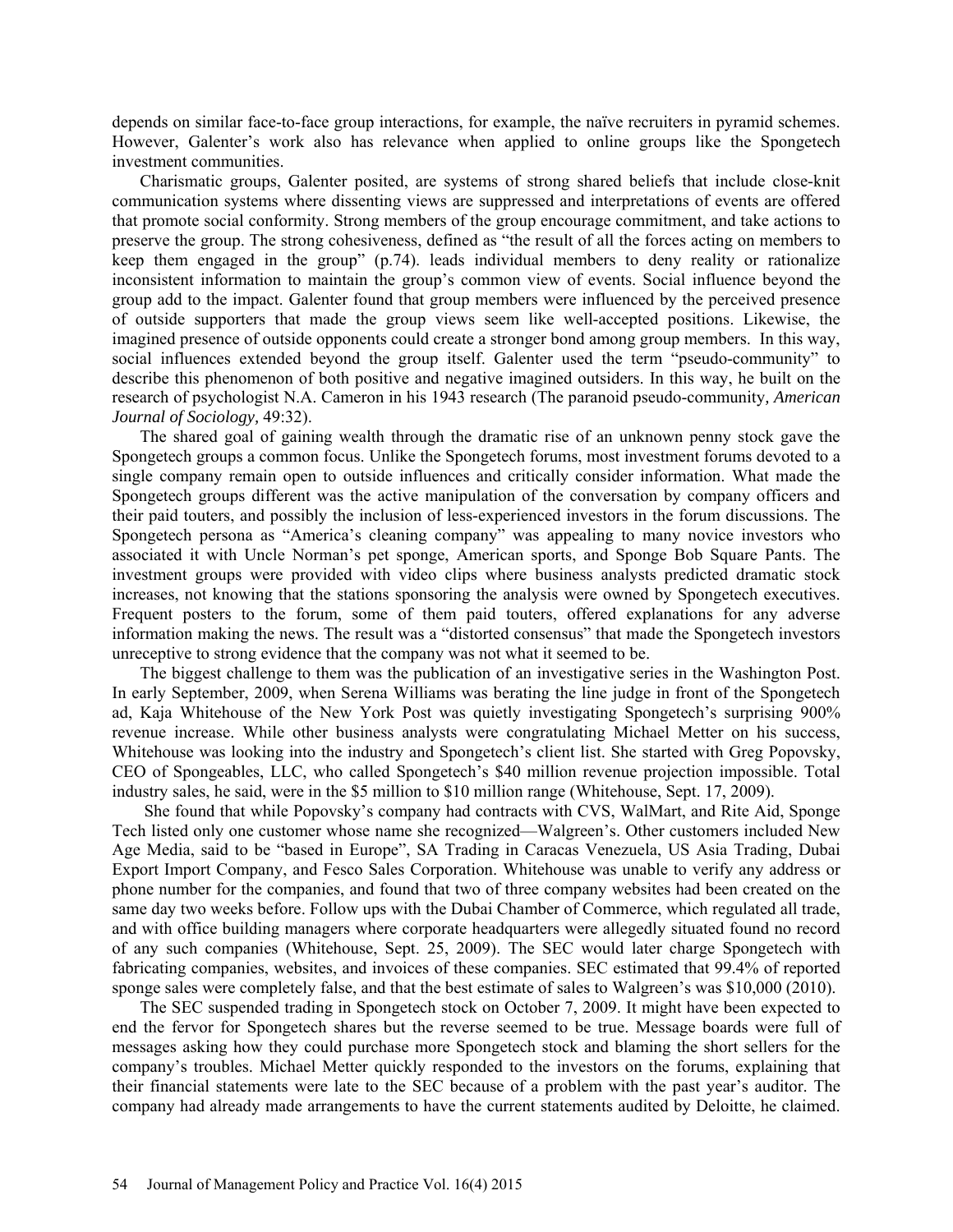Deloitte denied they had agreed to audit. Whitehouse then interviewed a former attorney for Spongetech who claimed that the company was using his name on forged documents for shareholders, and that he had turned over this evidence to the SEC (Sept. 22, 2009).

After the September articles, Whitehouse came under attack by the Spongetech believers. In what could only be termed cyber mobbing, community members sent defamatory e-mails about Whitehouse to the SEC, and to news organizations. One critic, alleged to be Alan Palmer, Jr. a shareholder and frequent poster to the Spongetech message boards (Boyd, 2010) accused Whitehouse of a variety of crimes, sent pictures of her family members to other message board members, and claimed her father was short-selling the stock. The drum beating for the short sales motive continued, and in April of 2010, Metter filed a \$1 million lawsuit against Whitehouse and the New York Post, charging them with purposely driving down the price of Spongetech stock.

After the SEC filed charges against the company in May of 2010 and the detailed story of the scam came out, Palmer, the instigator of the cyber mob, e-mailed another community member to apologize, saying that he regretted more than losing his money the pain that he had caused the group members (Boyd,2010). Their fantasy had collapsed at last.

After the collapse of the Spongetech pump and dump, one analyst marveled that so many people had been misled about the prospects of a soap-filled sponge. He concluded that many investors were attracted to a company that sold something that they could understand (Boyd, 2010). After all, the infomercials promoting the carwashing sponge were straightforward. The product was dipped in water and suds appeared. The technicalities of the space-age polymers and the patented processes were unclear, but the product itself was tangible, not technical, and functional. The actions of touters accepted as experts by naïve investors, and the power of a cohesive group of Spongetech believers fed by planted news from anonymous promoters, led to many investors holding the stock long after the general public had seen the light. The implausible explanation for Whitehouse's news reports offered by Palmer allowed the group to persist a few months longer in a shared delusion and even led to cyber mobbing.

## **CONCLUSION**

After the charges were filed by the SEC, the stock price fell from its high of \$.28 in June of 2009 to less than a penny per share. The company declared bankruptcy. Neither of the principal officers served any jail time, and shareholders and sports organizations are still waiting for their money. Some analysts, noting that the company had opened a Swiss office in 2009 despite doing no business there, suspected that the extraordinary expenses for that year not accounted for in the records had been deposited in a Swiss bank, but U.S. authorities were unable to untangle the company's convoluted financial arrangements (Boyd, 2010).

## **DISCUSSION**

If the story of Spongetech is morally unsatisfying as is the case with many modern scams, it may prove to be a valuable cautionary tale. First, in a world where fraud as well as business is increasingly globalized, preventing and prosecuting fraud is much more difficult. The use of the Internet to cheaply contact potential shills makes high-volume, low-return frauds like penny stock frauds more attractive, especially when regulators and analysts focus on higher-priced targets. Finally, the nature of the research that underlies our attempts to prevent fraud and to understand its dynamics is fragmented and often irrelevant. The Financial Fraud Research Center in its 2012 research review of consumer financial fraud observed that the understanding of financial fraud is hampered by assumptions not supported by research, by research separated from practice, by poor definitions of fraud that focus on organizations rather than on individuals, and by research that is not unified across fields of study (p.5). In the Spongetech case, the realities of the way individuals process information online left people more likely to miss important financial disclosures by touters, more likely to make judgments about company credibility through their association with other trusted organizations, and more susceptible to planted messages in online social